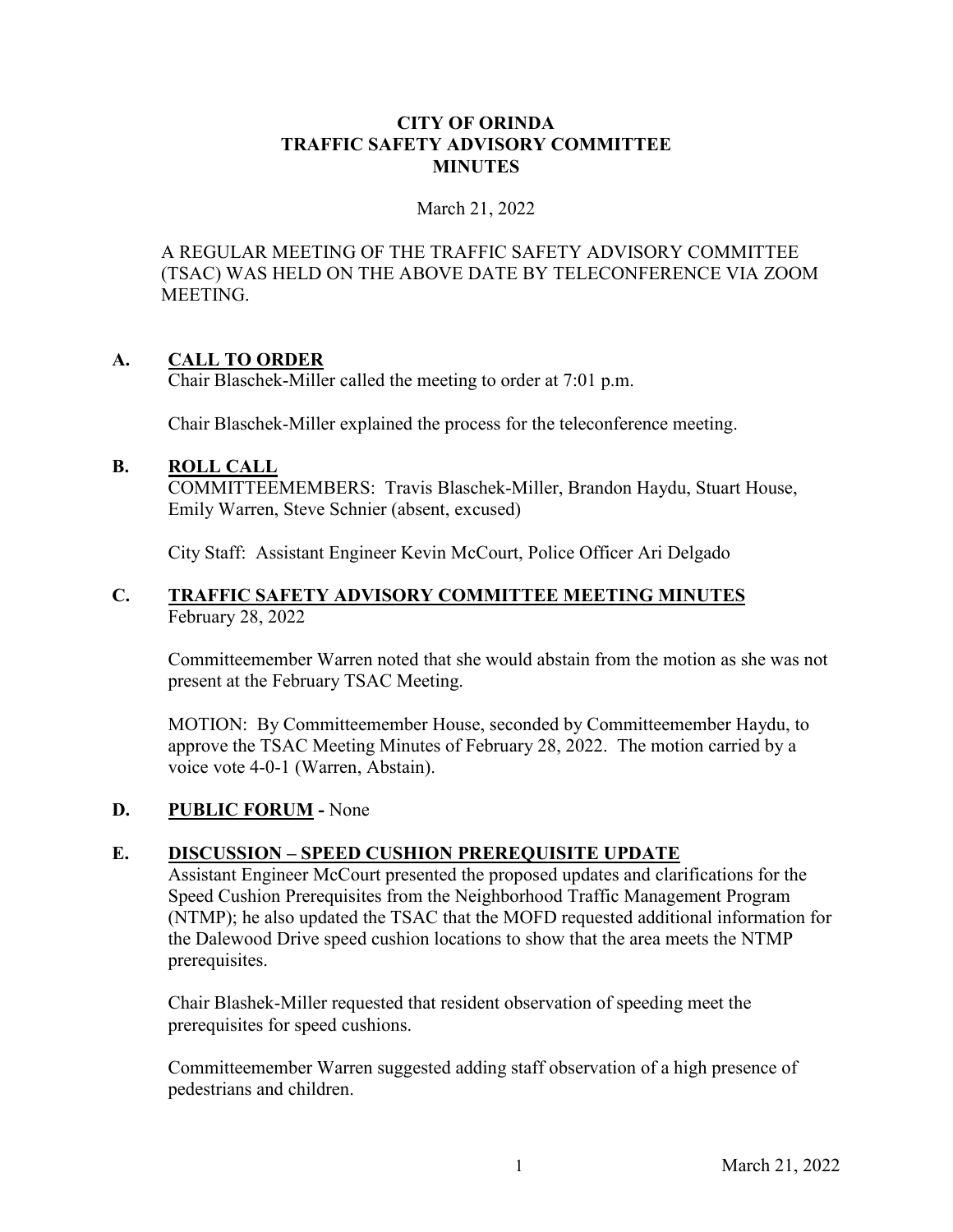Committeemember Haydu suggested dropping the requirement from two or more accidents in three years to one.

This item was continued to the next TSAC meeting.

## **F. DISCUSSION - MORAGA WAY TRAFFIC SAFETY**

Chair Blaschek-Miller requested that this item be continued to the next TSAC meeting.

This item was continued to the next TSAC meeting.

## **G. TRAFFIC CALMING UPDATES AND ACTIONS**

1. Briefing from Police Chief - SLOW DOWN ORINDA/Traffic Citations Report Officer Delgado reviewed the violation statistics for February. Officer Delgado noted that officers have increased presence on Glorietta Boulevard.

Dana Wentworth, Orinda resident, questioned whether teachers at the Orinda Intermediate School (OIS) could have an exemption to the *No Left Turn* sign from Moraga Way onto Ivy Drive (north).

Officer Delgado stated that the exception would need to be stated on the sign and regulation would be difficult; however he would discuss this issue with the Police Chief.

Committeemember Warren stated that although she is sympathetic to teachers getting to work, the safety of the school children should require that enforcement not have exceptions.

Committeemember House opined that a traffic signal may solve the issue.

## 2. Traffic Calming Requests

Orchard Road – Left Turn Restriction Sign

Assistant Engineer McCourt presented the Orchard Road traffic calming request to the TSAC; he advised that a traffic study would likely be required to install a *No Left Turn* sign at this location.

Kellie Williams, Orinda resident, stated that Orchard Road has a high amount of speeders that are bypassing Moraga Way traffic in the morning and that the turn restriction would alleviate this issue.

Committeemember Warren asked whether using speed cushions would be better than a no turn sign as it would physically slow traffic while not restricting movement.

Ms. Williams stated that she and other residents do not support the installation of speed cushions due to noise.

Committeemember Haydu questioned whether a holistic solution could be found for the traffic on Moraga Way.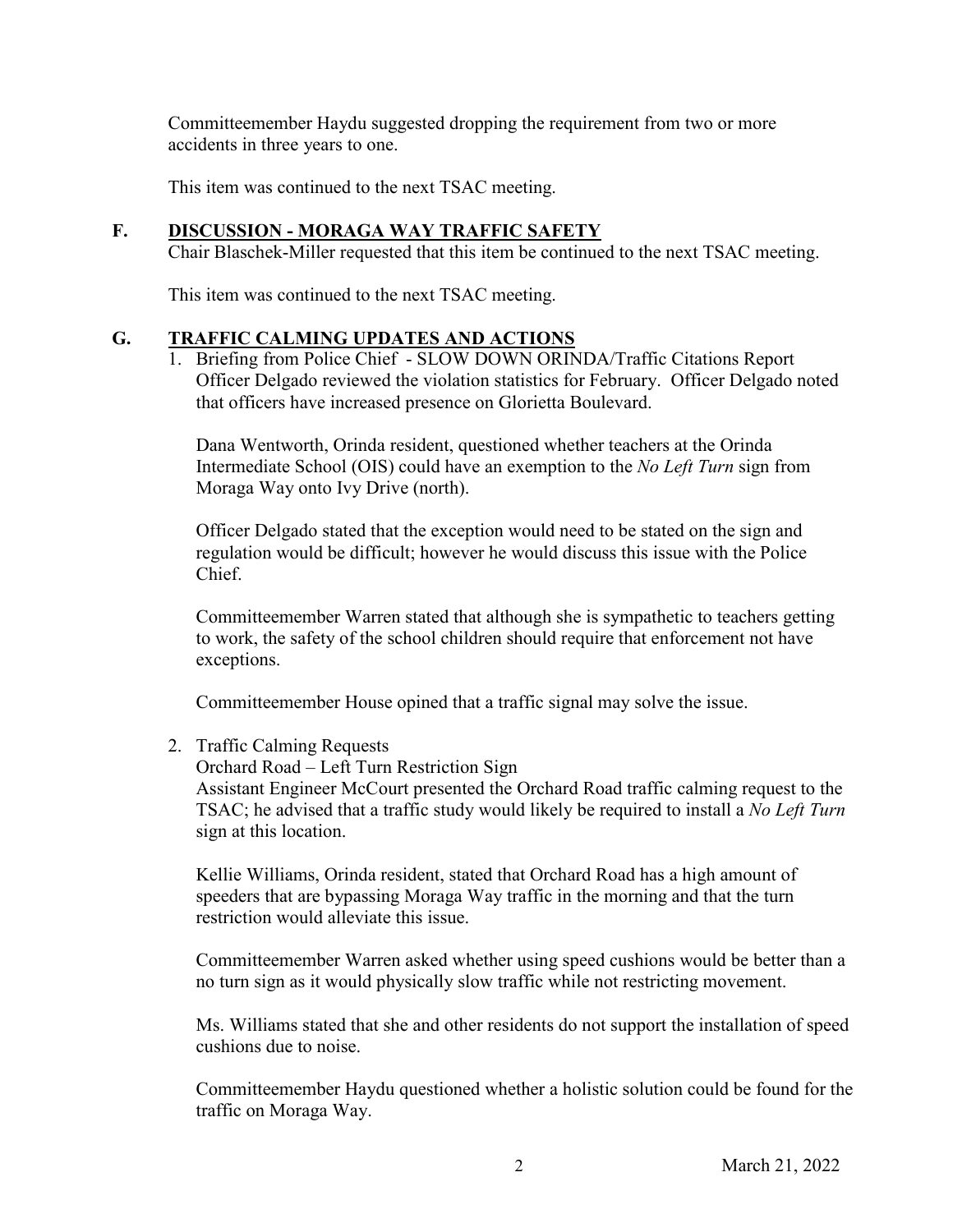Committeemember House stated that part of the rise in traffic is due to the increase in bus fares.

MOTION: By Committeemember Haydu, seconded by Committeemember House, to add the Orchard Road Traffic Calming Request to the end of the request queue. The motion carried by a unanimous voice vote.

# **H. ACCESSIBILITY ISSUES**

Update – Accessibility Priorities

 Assistant Engineer McCourt advised that the City is applying for an Active Transportation (ATP) grant to replace the entire span of the Camino Pablo Pathway and raise the crosswalk at Glorietta Boulevard and Martha Road.

 Committeemember House requested, as a separate issue, that the sidewalk on Glorietta adjacent to the school be considered for repair.

Assistant Engineer McCourt noted that he would have the location checked.

# **I. STAFF REPORT**

- 1. *Update Current Balance of Traffic Calming Improvements Program* FY 2021 expenditures are \$0 to date; of the \$30,000 budget, the remaining balance is \$30,000.00.
- *2. Update Hillcrest Drive (between Martha Road and Overhill Road) Speed Cushion Installation and Radar Speed Sign Installation – (NAT Finalizing Traffic Calming Plan)*

Kirsten Slawson, Orinda resident, stated that the NAT appreciated the additional police enforcement in the area; the NAT is finalizing the speed cushion locations and additional signage including a *No Right Turn* onto Martha Road.

Assistant Engineer McCourt advised that including a no turn at Hillcrest Drive onto Martha Road as part of this traffic calming request may create other traffic issues; the sign may also need to be requested by the Martha Road neighborhood as it primarily restricts their movement.

*3. Update - Dalewood Drive – Speed Cushion Request (Appeal MOFD)* 

Assistant Engineer McCourt stated that MOFD requested additional data meeting the NTMP speed cushion prerequisites; staff ran inquiries from Street Light Data, a data traffic application which is used throughout the County; the data indicates that the prerequisites are met and the information was forwarded to MOFD.

Chris Anderson, Orinda resident, questioned whether the data would meet the MOFD requirement.

Assistant Engineer McCourt noted that staff is awaiting the MOFD response.

*4. Update - Northwood Drive – Speed Cushion Request (40' Neighborhood Vote)*  Assistant Engineer McCourt advised that the ballots were mailed to the residents, with a due date of April 30, 2022, for responses.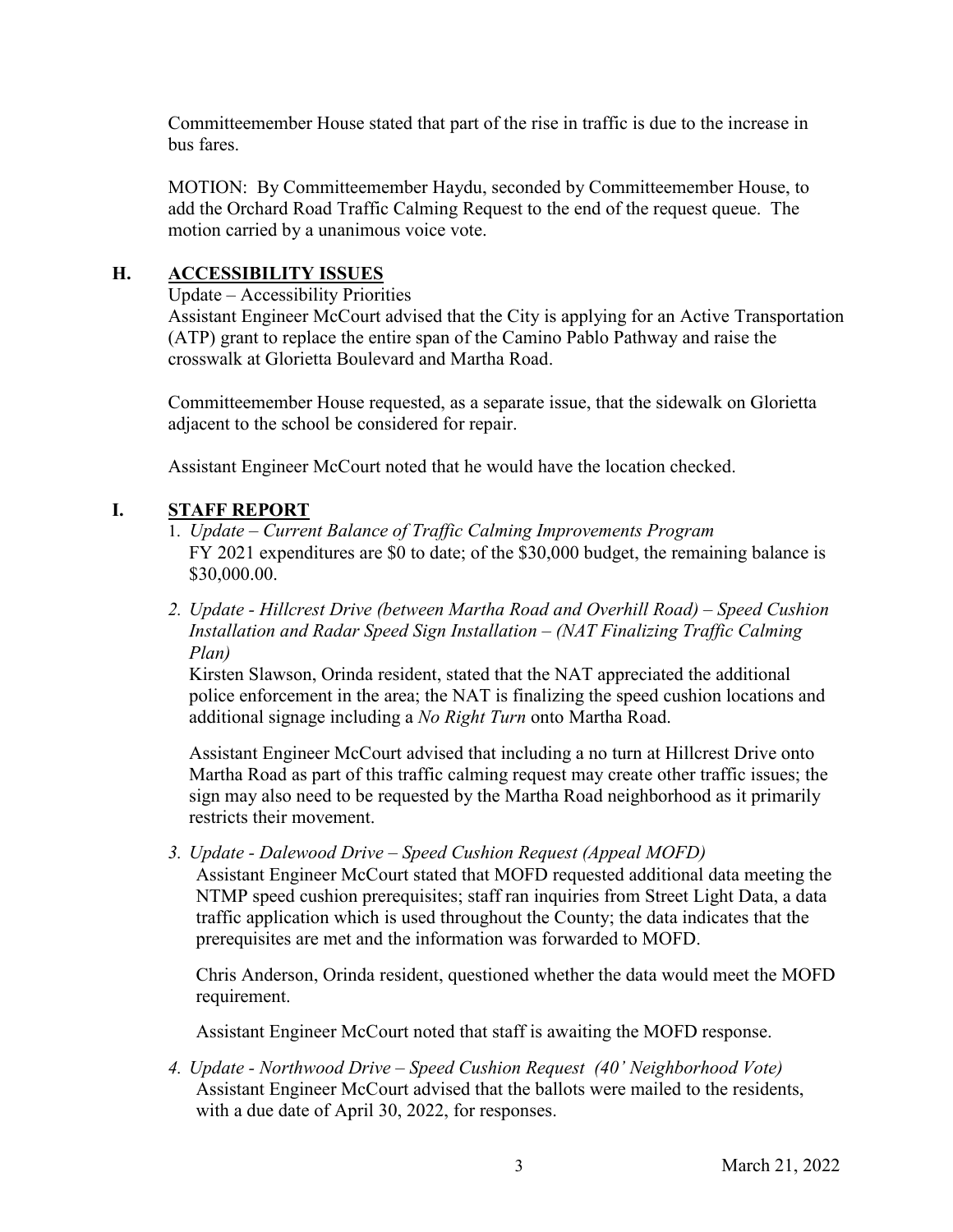*5. Update – Sleepy Hollow Lane – Various Traffic Calming Measures (NAT Meeting)*  Assistant Engineer McCourt advised that the NAT sent an updated traffic calming plan for staff review.

Dana Wentworth, Orinda resident, remarked that the NAT is getting close to finalizing the plan and would like to move forward to the City Council.

Committeemember House commented that the intersection of Sleepy Hollow Lane and Washington Lane may need traffic engineering due to the location having multiple intersecting streets.

*6. Update - Lost Valley Drive/Valley View Drive - Signage/Striping/Radar Feedback Request (NAT DRAFTING PLAN) – SCHOOL ROUTE* Assistant Engineer McCourt advised that staff went to the site to review possible locations for additional speed signs; any added signage would still need a neighborhood meeting with TSAC and City Council approval; there is also a question whether portions of the traffic calming request could be split into separate requests for approval.

Chair Blaschek-Miller discussed whether this particular application could be divided into two separate requests based upon the different streets; that may make it easier to move forward, however it could add to contention among the residents.

Committeemember Warren requested that this discussion be continued to the next TSAC meeting; she recommended that the NAT be required to have a single traffic calming plan.

Committeemember House concurred that the NAT should develop a plan for the entire neighborhood.

- *7. Postponed Underhill Road Speed Cushion Request (ON HOLD)*  No Update
- *8. Postponed Davis Road Speed Cushion Request (ON HOLD)*  No Update
- *9. Postponed Dias Dorados and La Cintilla Speed Cushion/Signage Request (ON HOLD)*  No Update
- *10. Postponed Crestview Drive Various Traffic Calming Measures (ON HOLD)*  No Update
- *11. Postponed Claremont Avenue Speed Cushion Request (ON HOLD)*  No Update
- *12. Postponed Glorietta Boulevard/Martha Road Speed Cushion Request SCHOOL ROUTE (ON HOLD)*

## **J. MATTERS INITIATED**

Items for the next TSAC agenda: